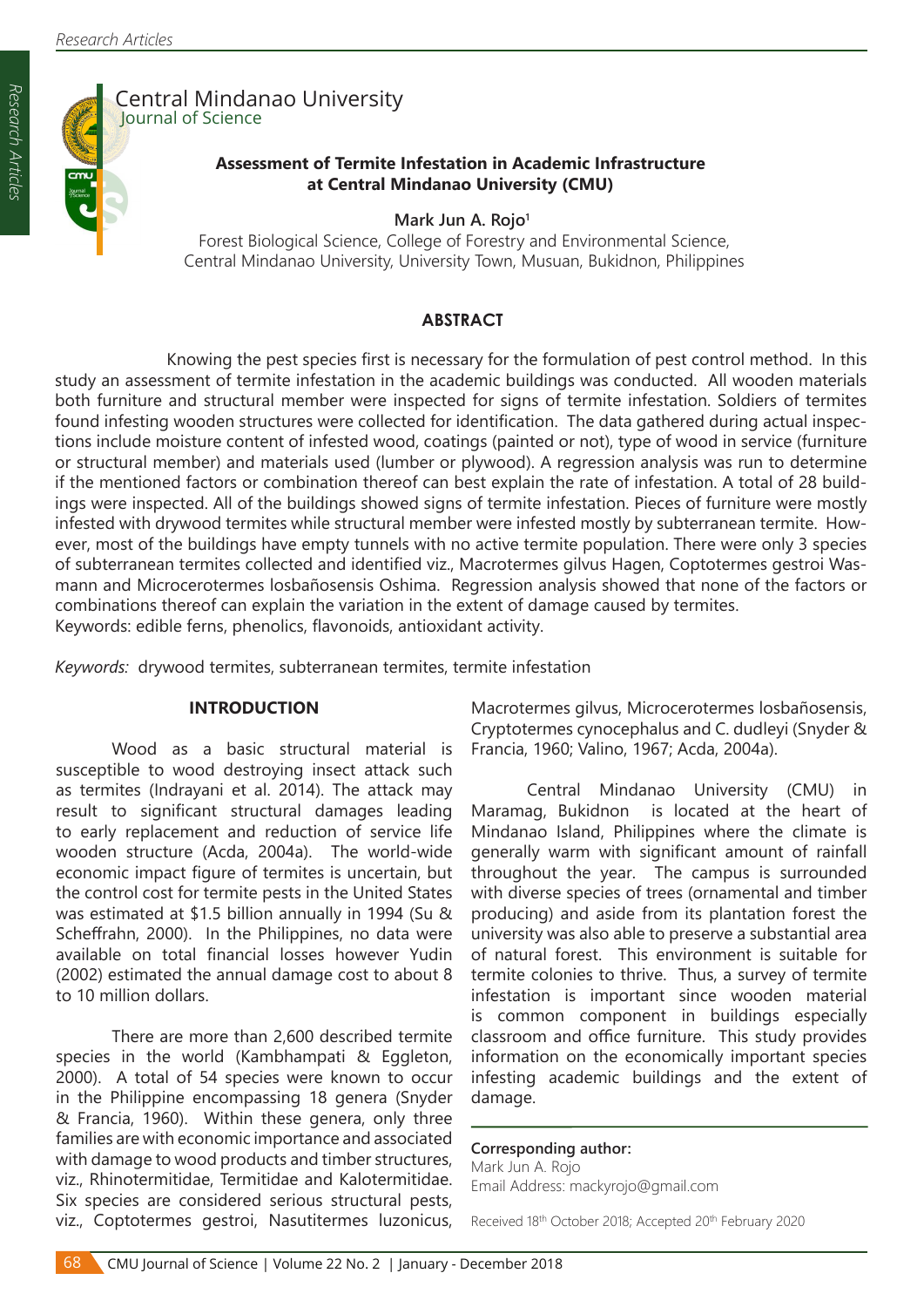Table 1. *Termite's damage rating modified from Rojo (2017)*

| Rating | Definition                                                                                | Qualitative rating |
|--------|-------------------------------------------------------------------------------------------|--------------------|
|        | There is the presence of signs (fecal pellets,<br>tunnels) but no apparent termite damage | With signs         |
|        | <20% of the wooded structure were damaged                                                 | Low                |
|        | 20 - <40% of the furniture were damaged                                                   | Moderate           |
|        | >40% of the furniture were damaged                                                        | Heavy              |

## **METHODOLOGY**

## **Survey and Termite Collection**

 The methods used by Indrayani et al. (2014) were followed in this study with some modifications. 100 percent survey were conducted which involved visual inspection in all academic buildings, offices, and dormitories within the campus. Infestation was determined by the presence of damaged wooden parts, fecal pellets, tunnels, and termites. The damage was classified following the procedure described by Rojo (2017) (Table 1). Ratings of damage were based on actual inspection on furniture, structural members and other wooden materials in all buildings. Termites especially soldier caste were collected and placed in a vial with 90% ethanol for identification. The head of the soldier termite were compared to available pictures and keys in the internet for identification. The moisture content of the wood was determined using a handheld digital wood moisture meter (FA507) developed by the Forest Products Research and Development Institute (FPRDI).

## **Data analysis**

 A linear regression analysis was employed to determine which factors or combination of factors (types of wood in service either furniture or structural member, material used either pure lumber or with plywood, coatings and wood moisture content) can best explain the variation in damage intensity.

#### **RESULTS AND DISCUSSION**

## **Termite Infestation**

 Out of 262 wooden structures in 28 buildings inspected 170 were structural member, and the rest were furniture. Signs of both subterranean and drywood termites were observed which includes presence of dead termites, damaged wood with galleries lined with mud, and presence of mud tubes (tunnels). During actual inspection, mud tubes were observed on walls and flooring. However, when

inspected some tunnels were already empty. An empty tunnel may simply mean that they may have abandoned this particular tunnel to move to other sections of the building to find accessible food. Unless chemical control was applied however in this study information about application of such control method is not available.

 Mud tubes are made of "carton material," a mixture of fecal matter and partially digested wood (Woodrow et al., 1999), this protects termite from dry weather, direct sun light, low humidity and predation (Manzoor & Mir, 2010). For drywood termites, the

noticeable sign of infestation is the presence of a pile of fecal pellets. Locally this group of termites is called "unos"in Tagalog or"agay-ay"in Visaya. These pellets are expelled from the gallery system through small holes in the infested wood surface (Grace, 2009).

## **Termite Species that Invaded Buildings and Furniture**

 There were 3 species of subterranean termites found infesting wooden structures in CMU buildings i.e. the mound building termite *Macrotermes gilvus* Hagen, Los Baños termite *Microcerotermes losbañosensis* Oshima and the Asian subterranean termite *Coptotermes gestroi* Wasmann. These species were classified as economically important termites in the Philippines considering the degree of damage it brought to wooden structures (Snyder & Francia, 1960; Valino, 1967; Acda, 2004a).

 M. *gilvus* was found to be abundant in CMU. It is the most common termites observed infesting wooden walls and other structural member, and according to Acda (2003), it is a menace to farming operation. Tunnels were observed mostly from the flooring then on the walls. It is also the dominant termite observed foraging on plant debris in the open fields. This dominance was due to its aggressive agonistic behavior (Rojo & Acda, 2016). In addition, the species is relatively bigger with an average length and width of head of major soldier 3.43mm and 3.17 mm respectively (Neoh & Lee, 2009) perhaps the biggest among the destructive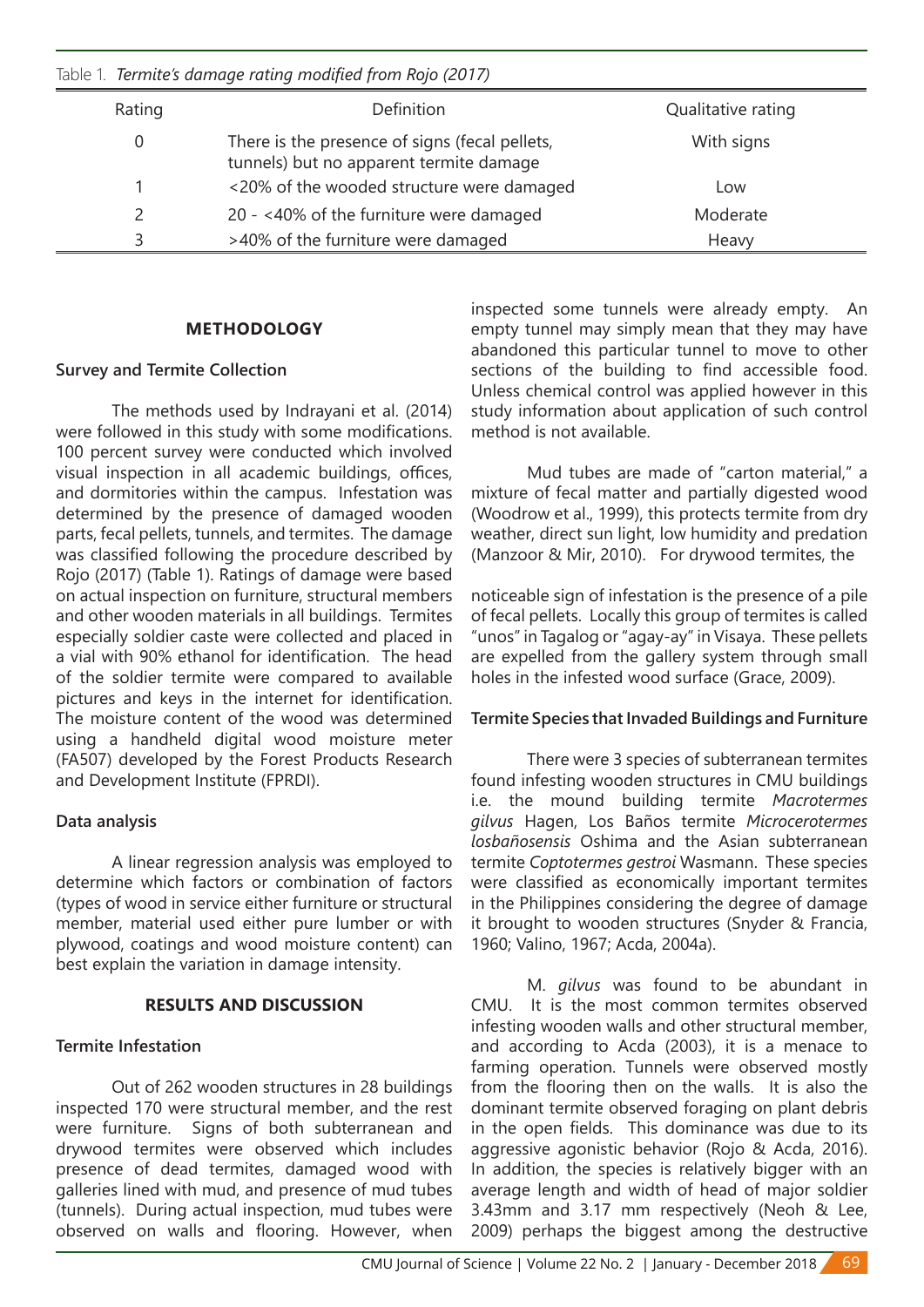termites in the country. This species was ranked by Acda (2004a) as the second most destructive termites in the Philippines, however, in this study since it is the frequently encountered termite in academic buildings it can be ranked as no. 1. The estimated foraging populations ranged from .25 to .46 million per colony which can cover an area of *124 - 350 m<sup>2</sup>* (Acda 2004b). M. gilvus is a voracious feeder capable of 1.32 to 2.36 kg per month wood consumption rate (Acda, 2004b). However, most of the feeding occurred at lower portion of the building (1st floor). Aside from its size the species can be identified easily by observing the morphological feature of the soldier caste as describe by Dahlan *et al*. (2014) Dorsal head shape is almost rectangular, the ratio between the length and width of the head capsule is greater than 1.50 with thick sword like mandible without teeth.

*C. gestroi* was only observed in one building, specifically at the CMU hospital attacking medicine cabinets, paper-based medicine containers, ceilings and other structural members. The low occurrence of this species can be attributed to the aggressive agonistic behavior of the bigger M. *gilvus* as discussed in Rojo and Acda (2016). Unlike *M. gilvus* which is usually confined in the lower part of the building, *C. gestroi* was found nesting (satellite nest) in the roof frame. The genus *Coptotermes* is a large group of subterranean termites (Li et al., 2010). However out of the estimated 69 named species, only 21 taxa have solid evidence, 44 names have uncertain status and the remaining should be synonymized (Chouvenc et al., 2016). In the Philippines, C *gestroi* is previously known as C. vastator Light or Philippine milk termite until the recent molecular study showed that C. vastator is a junior synonym of C. *gestroi* (Yeap *et al*., 2014). This termite is an important structural pest reported from Asia, Pacific Islands, North America, Caribbean islands, South America, and Indian Ocean islands (Li *et al*., 2013). In the Philippines, Acda (2003) classified this species as the most destructive subterranean termite. The termite can take advantage of cracks on cement floors, foundations or splits in treated or naturally durable timber to reach softer or untreated wood (Valino 1967; Acda 2004a). A feeding rate test showed that C. *gestroi* wood consumption rate range from .24 mg to .55 mg per termite for 21 days in jWPA-test, and 0.63--0.73 mg in MWBTtest (Sornnuwat *et al*., 1995). C. *gestroi* can easily be distinguished from other destructive termites in the Philippines by observing the tear-drop shaped soldier's head as described by Scheffrahn & Su (2000).

*M. losbañosensis* was also found infesting wooden structures although in one academic building only. Acda (2004a) considered the species as the least destructive among economically important subterranean termites in the Philippines. The same author further stressed that *M. losbañosensis* is relatively smaller and are often used by farmers as chicken feeds. Similar with C. gestroi secondary nest can also be built in beams or walls of houses. The species can easily be recognized by observing the Soldier's rectangular head and long horn like



70 CMU Journal of Science | Volume 22 No. 2 | January - December 2018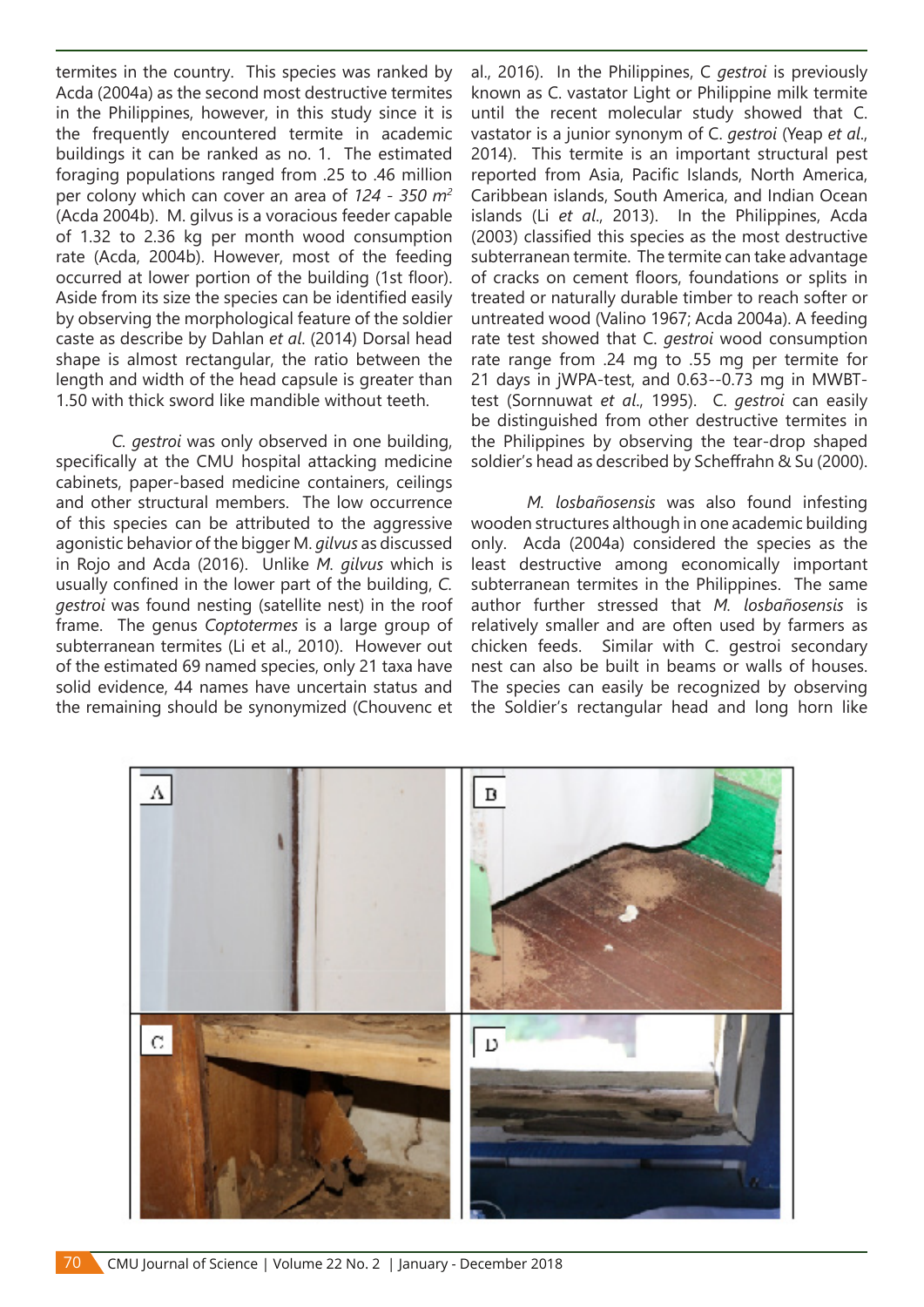mandibles (Valino 1967; Acda, 2004a). In addition, the tunnels were narrower compared to other termites.

## **Drywood termites**

 Signs of drywood termite infestation were observed on furniture, window jambs, door jambs, and other wooden materials. Unlike subterranean termites were tunnels (Figure 1A) are conspicuous in drywood termites the only sign of infestation is the presence of fecal pellets (Figure 1B). Moreover, the galleries in infested wood in subterranean termites were lined with muds (Figure 1C) and contrarily clean in drywood termites (Figure 1D).

 Although no specimens were collected for identification, there are only two species of drywood termites in the Philippines i.e. Cryptotermes dudleyi Banks and Cryptotermes cyanocephalus Light (Valino 1967; Acda 2004a). Furthermore, the variation in shape and size of the fecal pellets collected showed a hint that there are two species of drywood termites infesting wooden structures in CMU academic buildings (Rojo, 2018).

Generally, damage severity was moderate, inflicting less than 40% damage to wooden structure. Heavy infestations were observed in the furniture for termite control program is the university hospital because of the presence of C. gestroi tagged as the most destructive termites in the Philippines (Valino 1967; Acda, 2004a).

 A regression analysis was carried out to determine which factor or combination of factors (coatings, type of wood in service, wood MC) can best explain the rate of damage. As observed termite infestation occurred in both furniture and structural member wood, either painted or not and at wood MC ranging from 6 to 16% MC. As shown in Table 2, none of the variables can significantly explain the rate of infestation.

 The use of paint (coating) as a barrier against termites is not thoroughly investigated (Lewis 2003). However, Oi et al. (2014) argued that paint may block the entry of termites but according to Lewis (2002) this can breach through time when the paint degrades. Rojo (2017) observed that among the classroom's furniture only the wooden stool was not infested with drywood termites, the author argued that the simple design of stool provides no entry point for the drywood termites.

 Although subterranean termites prefer wood with high MC (> 100%) (Gautam & Henderson, 2011),

| Model                       | <b>Unstandardized Coefficients</b> |            | Standardized<br>Coefficients |         |      |
|-----------------------------|------------------------------------|------------|------------------------------|---------|------|
|                             | B                                  | Std. Error | Beta                         |         | Sig. |
| (Constant)                  | .792                               | 5.812      |                              | .136    | .892 |
| types of wood<br>in service | $-.392$                            | 2.797      | $-.011$                      | $-.140$ | .889 |
| Material used               | $-.218$                            | 2.712      | $-.006$                      | $-.081$ | .936 |
| Wood MC                     | .812                               | .590       | .590                         | .095    | .169 |
| Coating                     | 6.790                              | 3.557      | 3.557                        | .132    | .057 |

## Table 2

|  | Four variable regression coefficients with standard errors and tests of significance |  |  |  |  |
|--|--------------------------------------------------------------------------------------|--|--|--|--|

Dependent variable: % Damage

found in CMU Hospital, College of Arts and Sciences (CAS) building, Psychological Testing and Guidance Center and in structural member like moldings and walls in the buildings of the College of Veterinary Medicine, Accountancy and Business Management, Agriculture and Catleya Ladies Dormitory. Although the infestation was only observed in few furniture and structural members but through time when left uncontrolled especially for subterranean termite the damage can increase significantly considering the habit of subterranean termite. As observed severe damage occurred in older buildings as enumerated above where wooden materials are common. However, the building that should be given priority

in this study, actual survey showed subterranean termites were able to inflict more than 50% damage to a wooden structure with 12% MC. On the other hand, drywood termites prefer wood with 10% MC (Gouge et. al, 2009). This observation suggests that termite infestation can occur regardless of wood MC especially for subterranean termite, materials used (lumber or plywood), types of wood in service (furniture or structural member).

 Furniture were mostly infested with drywood termites while subterranean termites were most commonly observed infesting structural member like walls. Drywood termites were also observed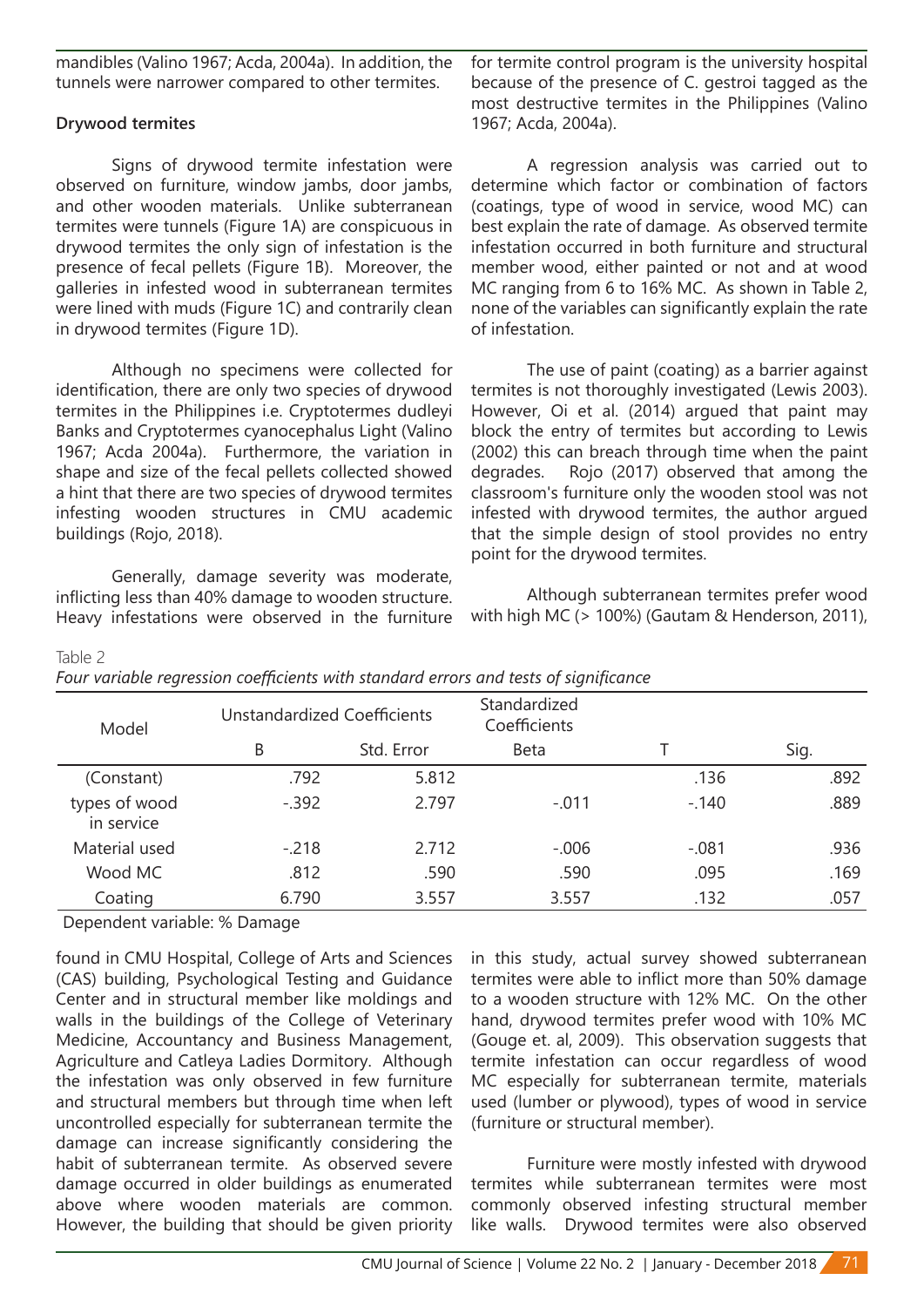infesting door and window jambs. The colony size of subterranean termites may reach to more than .5M (Acda 2004b, Acda 2007) thus causing severe damage in shorter period compared to drywood termites in which colony size only reaches a few hundred to a few thousand individuals (Grace, 2009).

#### **CONCLUSION**

 All academic buildings in Central Mindanao University were infested with termites although the damage was generally moderate (ranged of % termite damage = 20% to 40%). Signs of termite infestation either drywood or subterranean termites were observed in furniture and structural members regardless of moisture content and coatings. There were three subterranean termites collected i.e. *M. gilvus*, *C. gestroi*, *M. losbañosensis*, and two species of drywood termites under the genera *Cryptotermes*. Statistical analysis showed that coatings (painted or not), materials used (plywood or pure lumber) and wood MC or combination thereof cannot explain the rate of infestation. Termite control program should prioritize the university hospital because of the presence of *C. gestroi*.

#### **REFERENCES**

Acda, M.N. (2003). Philippine Termite Handbook. International Tropical Timber Organization, College, Laguna. 125 pp.

Acda, M.N. (2004a). Economically Important termites (Isoptera) of the Philippines and their control. Sociobiology, 43(2), 159-168.

Acda, M.N. (2004b). Foraging populations and territories of the tropical subterranean termite Macrotermes gilvus (Isoptera: Macrotermitinae). Sociobiology, 43(2), 169-178.

Acda, M.N. (2007). Foraging populations and territories of two subterranean termite species (Isoptera: Termitidae) in the Philippines. Asia Life Sciences. 16(1), 71-80

Chouvenc, T., Li, H.F., Austin, J., Bordereau, C., Bourguignon, T., Cameron, S.L., & Evans, T.A., (2016). Revisiting Coptotermes (Isoptera: Rhinotermitidae): a global taxonomic road map for species validity and distribution of an economically important subterranean termite genus. Systematic Entomology, 41(2), 299-306.

Dahlan, Z., Sabaruddin, S., Irsan, C., & Hartono, Y. (2014). Characteristics, Morphometry and Spatial Distribution of Populations of Subterranean Termites Macrotermes gilvus. Hagen (Isoptera: Termitidae) in the Rubber Plantation Land Habitat Which Managed Without Pesticides and Chemical Fertilizers. International Journal of Science and Research (IJSR), 3(4), 102-106.

Gautam, B.K., & Henderson G. (2011). Wood consumption by Formosan subterranean termites (Isoptera: Rhinotermitidae) as affected by wood moisture content and temperature. Annals of the Entomological Society of America, 104(3), 459-464. Gouge, D., Olson, C., & Baker, P. (2009). Drywood termites. Retrieved from: http://arizona. openrepository.com

Grace, J.K. (2009). What can fecal pellets tell us about cryptic drywood termites (Isoptera: Kalotermitidae). International Research Group on Wood Protection, Stockholm, Sweden. IRG Document IRG/WP, 09- 20407.

Indrayani Y, Hikmayanti A, & Takematsu Y. (2014). Survey on the infestation of school buildings by termites in Pontianak. In Proceeding of The 10th Pacific-Rim Termite Research Group Conference (TRG 10). Kuala Lumpur, Malaysia (pp. 26-28).

Kambhampati, S., & Eggleton P. (2000). Taxonomy and phylogeny of termites. In Termites: evolution, sociality, symbioses, ecology. Springer Netherlands. p. 1-23.

Lewis, V.R. (2002). Drywood termites. Integrated pest management in home. Retrieved from: http://www. nature.berkeley.edu

Lewis, V.R. (2003). IPM for drywood termites (Isoptera: Kalotermitidae). Journal of Entomological Science. 38:181-199.

Li, H.F., Fujisaki, I., & Su, N.Y. (2013). Predicting habitat suitability of Coptotermes gestroi (Isoptera: Rhinotermitidae) with species distribution models. Journal of Economic Entomology, 106(1), 311-321.

Li, H.F., Su, N.Y., & WU, W.J. (2010). Solving the hundred-year controversy of Coptotermes taxonomy in Taiwan. American Entomologist, 56(4), 222.

Manzoor, F., & Mir N. 2010. Survey of termite infested houses, indigenous building materials and construction techniques in Pakistan. Pakistan Journal of Zoology, 42(6).

Neoh, K.B., & Lee, C.Y. (2009). Developmental stages and castes of two sympatric subterranean termites Macrotermes gilvus and Macrotermes carbonarius (Blattodea: Termitidae). Annals of the Entomological Society of America, 102(6), 1091-1098.